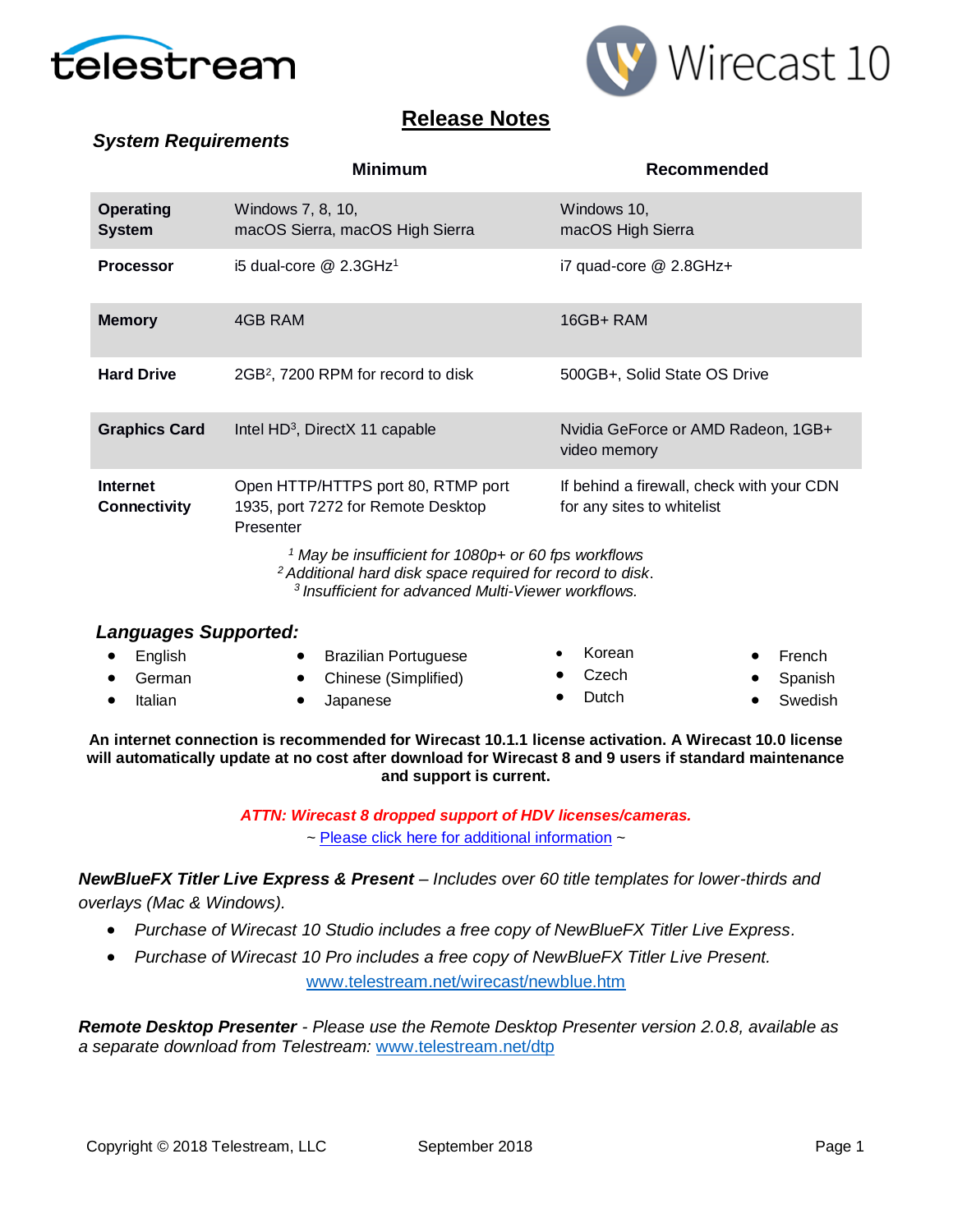



# *Best Practices*

### Minimum Required Upload Speed:

- It is recommended that an upload speed rate of at least double the selected video bitrate be available, especially for a total target bit-rate of 10Mbps (Megabits per second) or less, or when there are multiple outgoing streams.
- Upload speed can be tested at a website such as [TestMy.net/upload.](http://testmy.net/upload)
- Additional tasks that can consume upload bandwidth on the network should also be considered when determining how much of the available upload bandwidth can be allocated towards streaming.

#### Rendezvous

Wirecast Rendezvous uses WebRTC technology that can be very resource intensive. For the best experience, we suggest considering the following table when choosing hardware:

|                        | Studio (2 guests + 1 host) | Pro $(7$ guests + 1 host)  |
|------------------------|----------------------------|----------------------------|
| Bandwidth <sup>4</sup> | Add 4 Mbps                 | Add $5+$ Mbps <sup>5</sup> |
| Processor <sup>4</sup> | i5 quad-core <sup>6</sup>  | i7 quad-core <sup>6</sup>  |

<sup>4</sup>Based on a single simultaneous stream of 720p30 x264 @ 4.0Mbps.

<sup>5</sup>Bandwidth per quest will scale downwards as more are added to maintain reliability.  $6$ Minimum recommended processor with example stream<sup>4</sup>. More demanding workflows may require a more capable CPU.

### ISO Recording:

- Solid State Drive or fast RAID array recommended for ISO Recording and Replay functionality.
- Actual data rates will vary depending on quality level selected for ProRes (Mac) or MJPEG recording (Windows), as well as the resolution and frame rate selected.
	- For Mac ProRes recording please refer to [Apple's ProRes data rate specifications.](https://documentation.apple.com/en/finalcutpro/professionalformatsandworkflows/index.html) HYPERLINK

"https://documentation.apple.com/en/finalcutpro/professionalformatsandworkflows/index.h tml"

- Windows MJPEG Best Quality Guidelines (Megabytes per second):
	- *1080i and 1080p 29.97 and 30 FPS, MJPEG Best Quality ~25MB/sec* 
		- *1080p 60 FPS, MJPEG Best Quality* ~50 MB/sec
		- *720p 59.94 and 60 FPS, MJPEG Best Quality* ~20 MB/sec
- Total expected data rate should be compared to available disk write speed to ensure adequate disk throughput.

*Failure to ensure the available disk write speed is greater than the highest expected total data rate may result in frames being dropped from recordings (ISO, Replay, and Record-to-Disk).*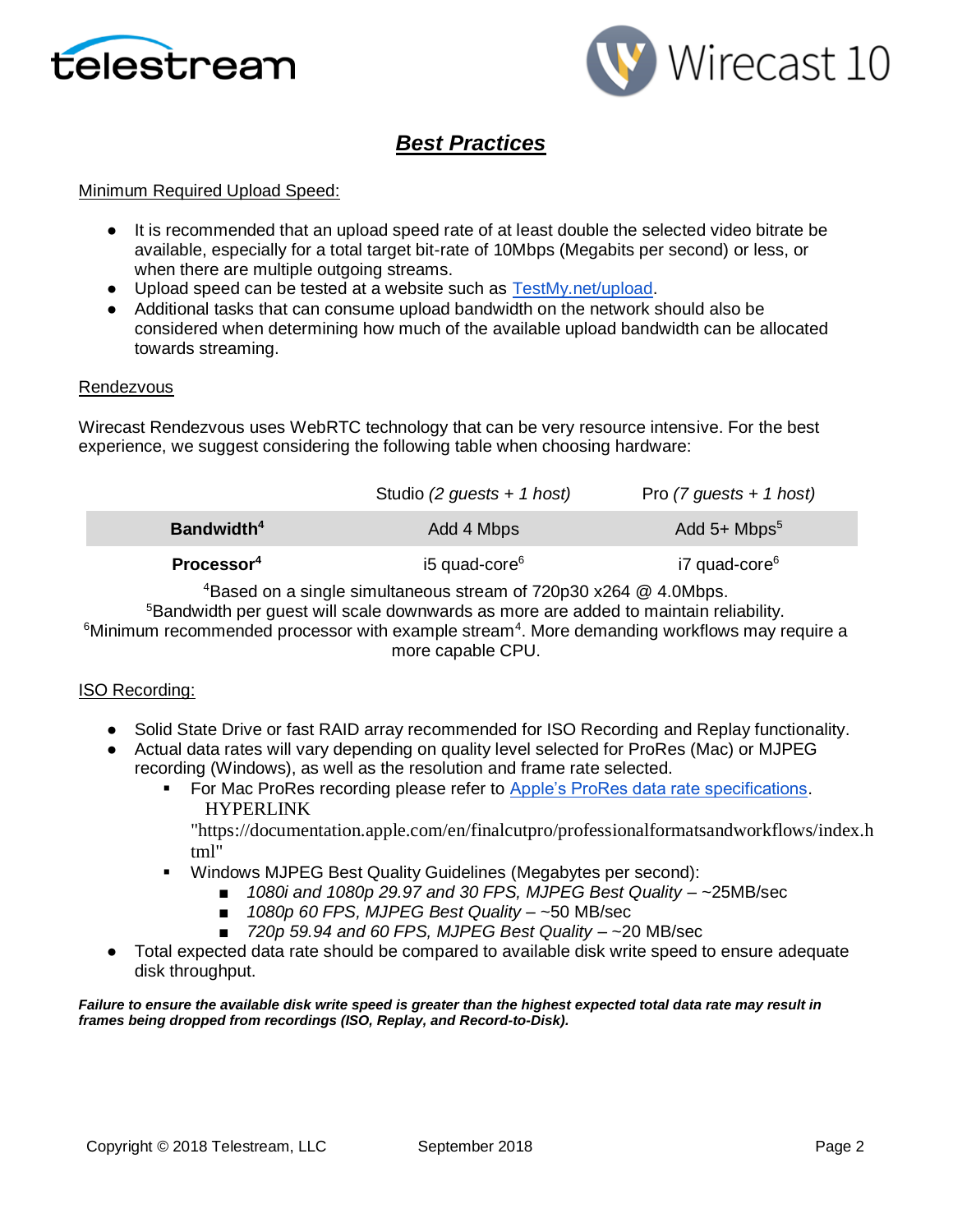



# *Best Practices (cont.)*

#### Hardware accelerated encoding requirements:

- Intel Quick Sync Video encoding requires an Intel CPU with an Intel® QuickSync Video core[.](http://ark.intel.com/search/advanced?QuickSyncVideo=true&MarketSegment=DT) [List of Intel CPUs supporting QuickSync](http://ark.intel.com/search/advanced?QuickSyncVideo=true&MarketSegment=DT)
- NVIDIA NVENC encoding requires an NVidia GPU with Kepler architecture or newer[.](https://developer.nvidia.com/nvidia-video-codec-sdk) [NVIDIA only maintains a general list of supported GPUs](https://developer.nvidia.com/nvidia-video-codec-sdk)
- Apple Hardware Accelerated H.264 encoding requires a Mac with an integrated Intel GPU<sup>\*</sup>. *\*This may change in the future, as the Apple API decides what hardware acceleration method is to be used. At the time of this writing, only Quick Sync via an Intel GPU is supported.*

#### High frame-rate streaming (60fps):

- High frame-rate streaming will result in increased CPU usage and require a higher bitrate (4Mbps or higher) for a quality encode.
- Simply switching to a higher frame-rate without ensuring the CPU and bitrate are sufficient may result in a lower quality encode.

#### CPU Usage:

- Consider lowering your canvas frame rate and/or streaming resolution to lower CPU usage.
- Maintained system CPU usage greater than 60% will increase the likelihood of dropped frames.

*(End of Page)*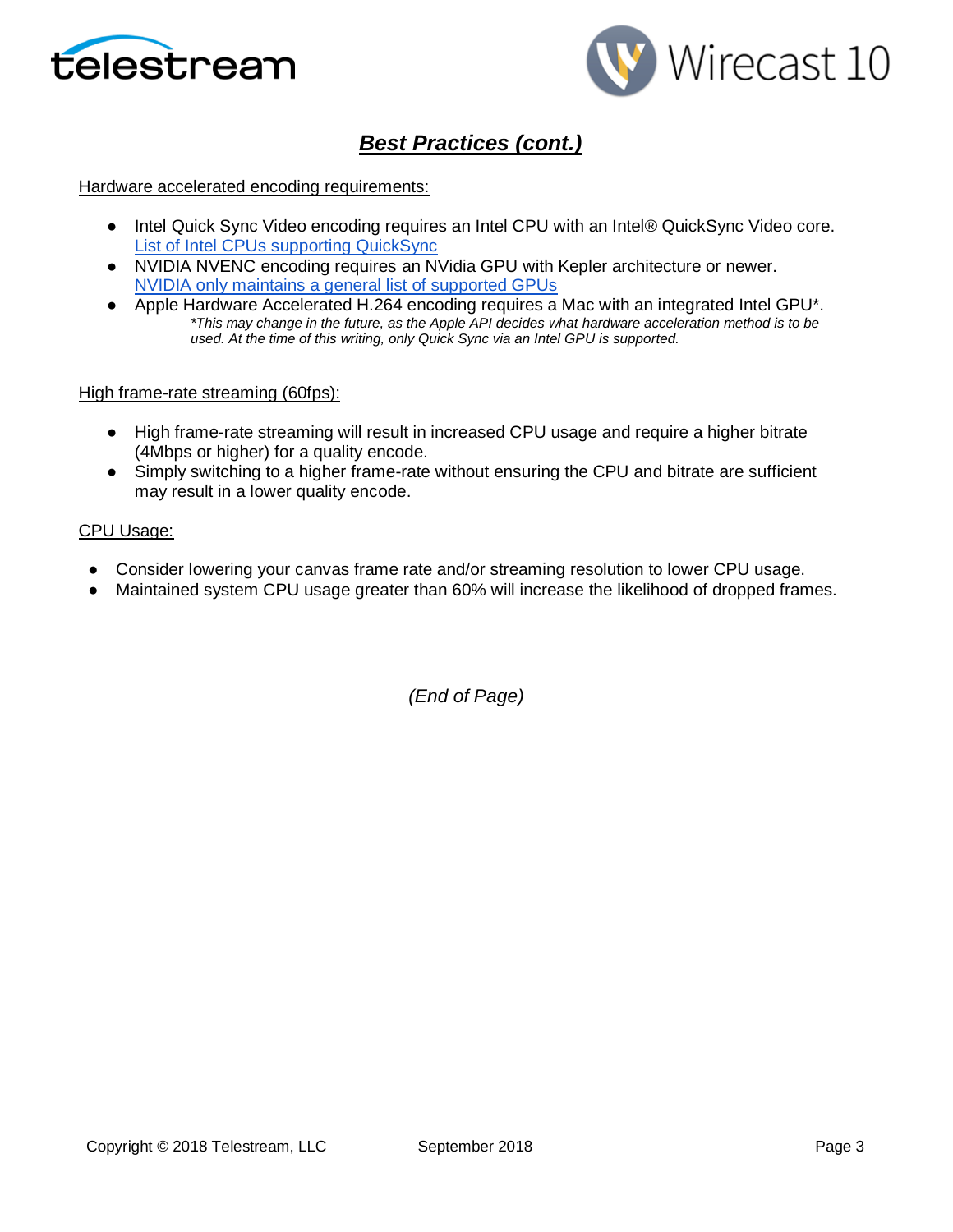



# *macOS Mojave 10.14 Known Issues*

- Stream Delay does not work
- RTMP Metadata does not show Keyframe Frequency
- OnFI Timestamps do not work
- Meridix and UStream (IBM Cloud) Destinations do not work (workaround is to use RTMP Server Destination)

# *10.1.1 – Fixes*

- Fixed Crash when starting a stream on macOS Mojave
- Fixed 480p Canvas Size does not work on macOS Mojave
- Fixed Scoreboard sources do not work on macOS Mojave

# *10.1 – New Features*

### **NEW – Wirecast Restream & Wirecast Live Captions**

- New cloud-based features for restreaming a single live stream to Telestream Cloud and on to several destinations (out of Technical Preview)
- Ability to add live transcription closed captions to any live stream (out of Technical Preview)

# *10.1 – Fixes*

- Fixed Unable to stream with Telestream Cloud to destinations that require Adobe FMLE/publisher authentication (Akamai)
- Fixed Facebook Places broke with the new Facebook Live v3.0 API update
- Fixed Crash when opening Output Settings if all Telestream Cloud presets are hidden
- Fixed Disabling Twitter/Periscope output destination causes a crash
- Fixed Telestream Cloud sign up page is too small on HiDPI monitors on Windows
- Fixed Accented characters become "?" in the output caption data

# *10.0 – New Features*

### **NEW – Facebook Crossposting**

- Ability to Crosspost to Pages with an approved relationship established through the Settings on your Facebook Page
- Crosspost options for Wirecast are found in the Output Settings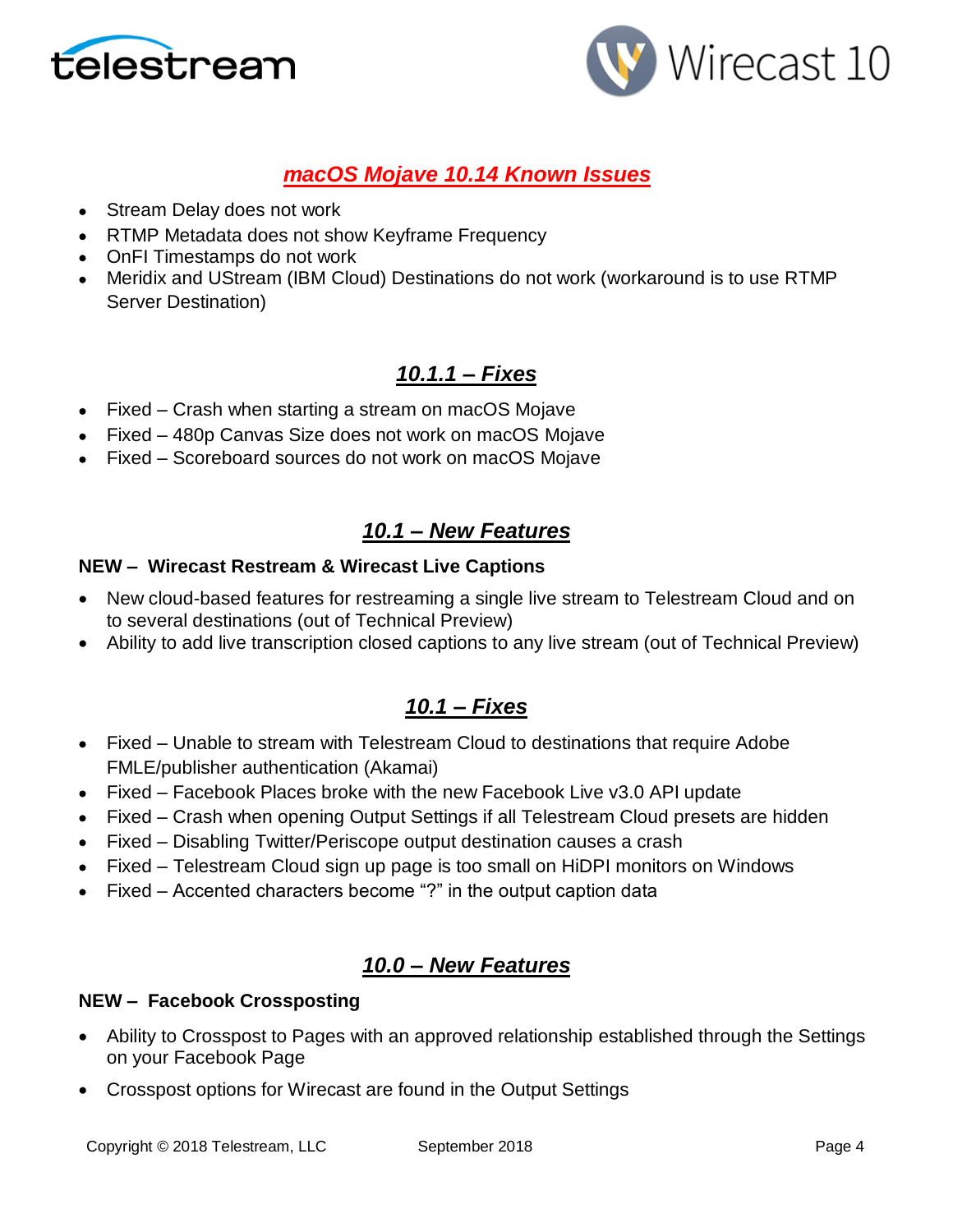



### **NEW – Facebook Live Streaming with New Facebook API**

- Create and maintain functionality with Facebook Live API 3.0 for deprecated live streaming functionality for Pages, Profiles and Groups (Wirecast 9 will work only to Pages; Groups and Profiles will no longer be able to live stream to Facebook Live, this includes setting Place); custom RTMP output settings will continue to work.
- Events live stream posting has been permanently deprecated by Facebook

### **NEW – Microsoft Stream Live Destination**

• Adding new Microsoft Stream Live destination in Output Settings

## *10.0 – Improvements*

- Improvement Always restore previously selected folder when adding media files
- Improvement Add Pro Badge to PTZ Preset Recall in Shot Layer Properties
- Improvement PTZ: add mechanism to prevent preset recall when selecting shots
- Improvement Indicate Streaming Status in the Taskbar Icon
- Improvement Add Recent, Frequent, Open Empty Document and Open Support Assistant to the Windows Taskbar right-click icon on Windows
- Improvement XKeys Controller: Color the Title bar of shots to match the color of XKeys **Controller**
- Improvement Add option to color the title bar of every shot on each master layer in the preferences
- Improvement Add System Output to audio output devices on macOS
- Improvement Update NDI SDK to v3.5
- Improvement Add menu access for OLE scripting API
- Improvement 48 KHZ audio option for RTP encoder
- Improvement Render audio internally at 48 khz
- Improvement Add support for playback of CineFormHD files, including Alpha support
- Improvement Move 'Favorites' and 'All' to the top of the add source UI
- Improvement Remove ISO button from UI when License level is not Pro

## *10.0 – Fixes*

- Fixed Crash when clicking on the context menu of a shot that contains a '[no media]' layer
- Fixed No audio input after closing and reopening document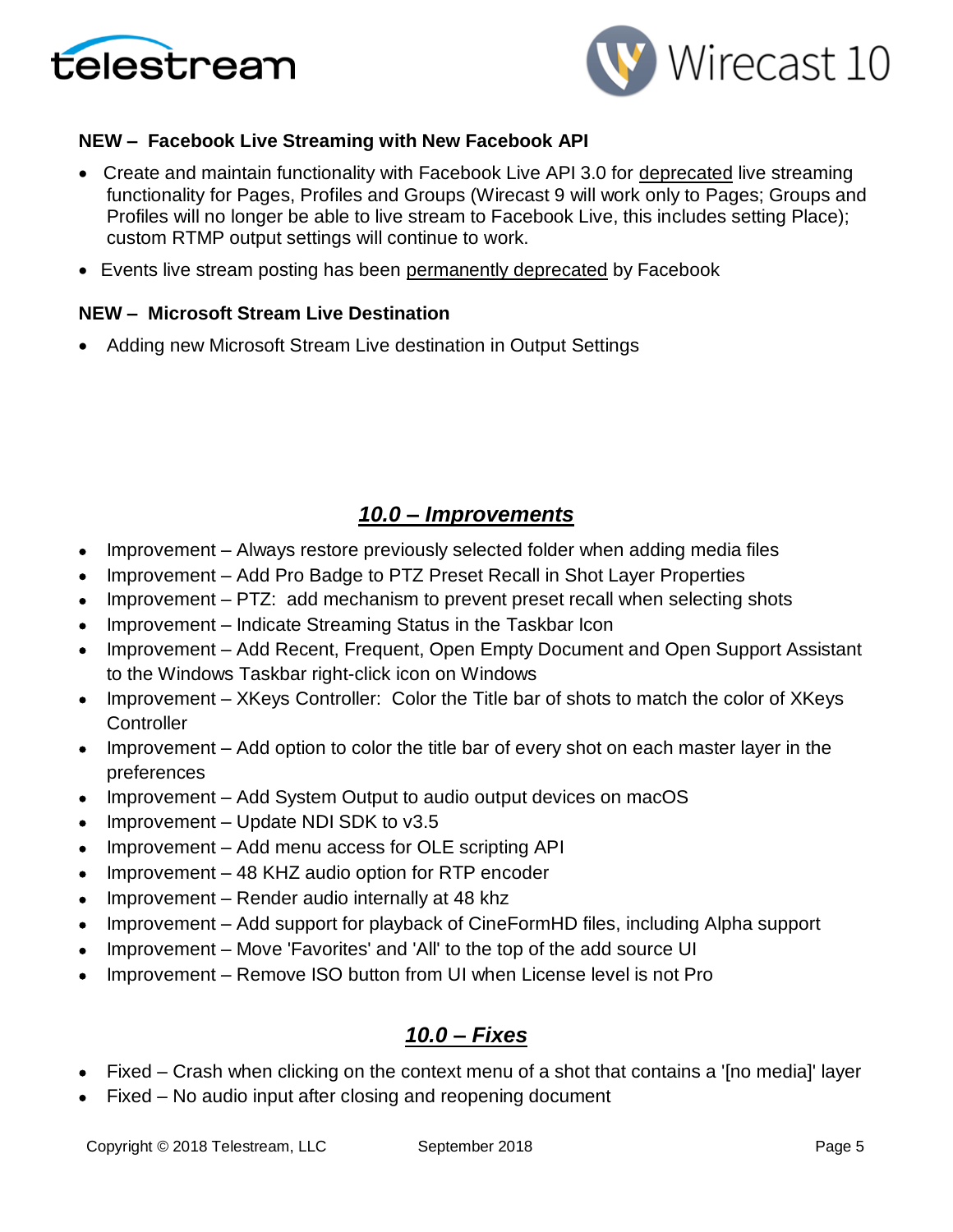



- Fixed Wirecast shows up as "Wirecast Application" in the Windows system Volume Mixer control panel
- Fixed New text in languages localized as non-ascii does not appear correctly when creating new text shots
- Fixed Unable to send shots live after adding video files on macOS
- Fixed Open recent file structure is not maintained
- Fixed Distorted video with certain Direct Show devices (Logitech and Magewell) on Windows 7
- Fixed After upgrading Wirecast, Blackmagic capture cards no longer detect video
- Fixed Fatal error with clock or scoreboard shots
- Fixed Clock date not localized
- Fixed Starting an iOS device can hang Wirecast for up to a minute on macOS High Sierra
- Fixed Clicking on the context menu of a disconnected RDP source will hang the app for 4- 8 seconds
- Fixed Replay+ISO menu names are cutoff in Czech and Dutch
- Fixed Unplugging an iOS device will disable video and audio rendering of existing A/V capture sources on macOS
- Fixed Cannot change selection from one layer to another in Preview Editing if it overlaps another layer
- Fixed Disable system beep when hitting 'Enter' in text entry fields
- Fixed PTZ preset recall does not work when there are multiple PTZ presets within the same shot
- Fixed Adding an existing Source SDK instance as a new shot/layer will create a new empty instance instead
- Fixed WASAPI capture does not work for mono sources (Logitech G930)
- Fixed Windows do not maximize with multiple monitors
- Fixed Text flickers when switching shots
- Fixed Enabling VoiceOver causes a crash when starting an NDI Output
- Fixed Solid color shot palette hides hex code
- Fixed Animated GIFs are causing performance issues on Windows
- Fixed Animated GIFs with transparency are stacking frames until looped
- Fixed Teradek StreamReader Plugin Properties Tab has broken UI
- Fixed Incorrect font and spacing for buttons on macOS
- Fixed Wirecast will use network bandwidth when there are ONVIF IP Cameras on the network even if not added to document
- Fixed Unable to publish to Facebook Groups
- Fixed Master layer visibility not applied correctly when loading documents
- Fixed Rendezvous dashboard window chrome looks out of place with document and other adjunct windows
- Fixed Remove "The Cube" destination
- Fixed New Text in languages localized as non-ascii does not appear correctly when creating new text shots
- Fixed Facebook: Not allowed to select a sponsor
- Fixed AJA capture devices are not being filtered from the System Device list on Mac
- Fixed Newly Added Sources Don't Always Scale to Fit Properly

Copyright © 2018 Telestream, LLC September 2018 Copyright © 2018 Page 6